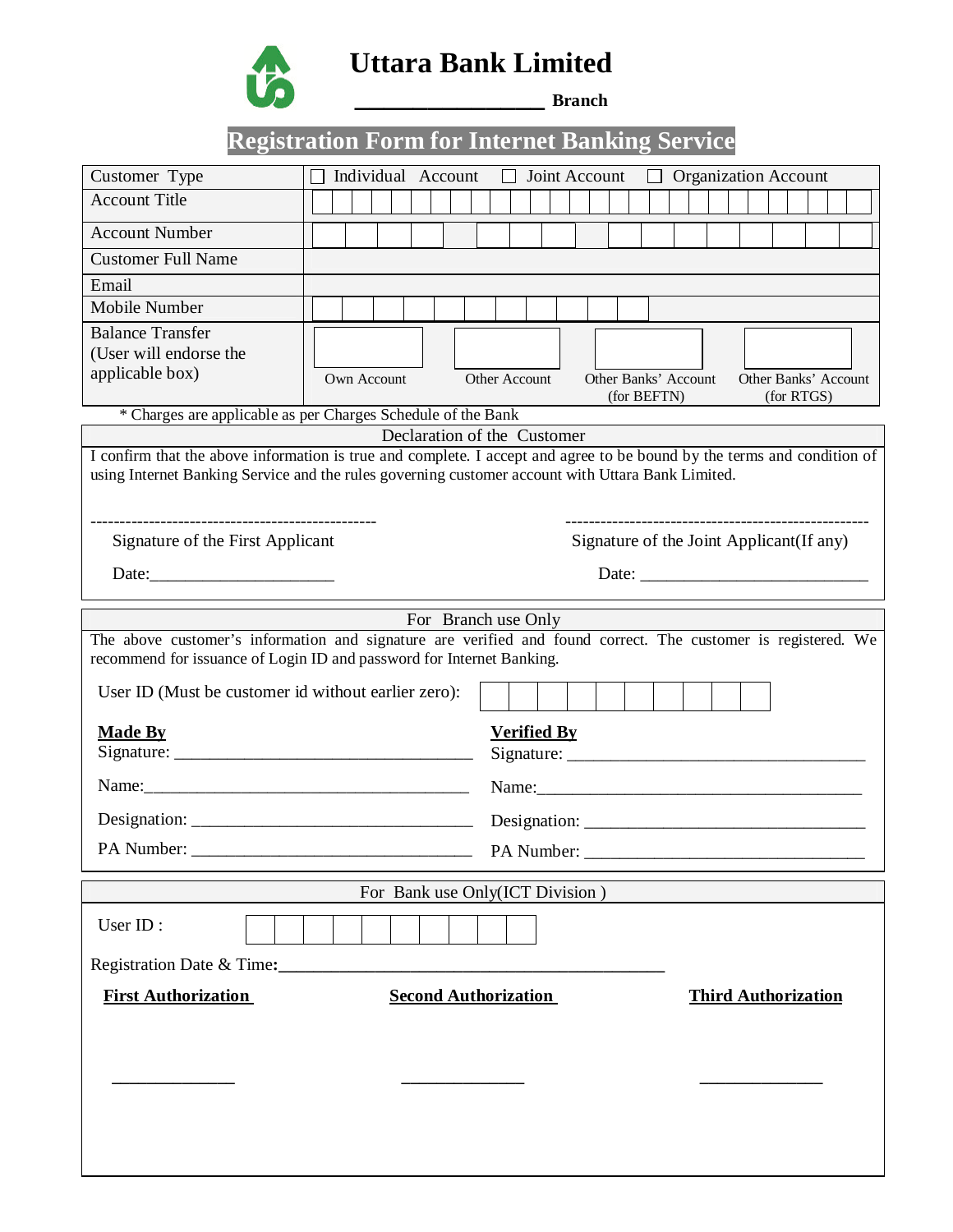

# **Mandate for Joint Account Holders**

| <b>Account Number:</b> |  |  |  |  |  |  |
|------------------------|--|--|--|--|--|--|
|                        |  |  |  |  |  |  |

Account Title: ………………………………………………………….

| The Manger                 |  |
|----------------------------|--|
| <b>Uttara Bank Limited</b> |  |
| Branch                     |  |

…………………………..

Dear Sir,

I/we hereby authorize Mr./Ms. \_\_\_\_\_\_\_\_\_\_\_\_\_\_\_\_\_\_\_\_\_\_\_\_\_\_\_\_\_\_\_\_\_\_\_\_\_\_\_\_\_\_\_\_\_\_\_(Name of the application for the service) to avail the Internet Banking in respect of the above account number using above mobile number. I/ we undertake to ratify and confirm all and whatever Mr./Ms. \_\_\_\_\_\_\_\_\_\_\_\_\_\_\_\_\_\_\_\_\_\_\_\_\_\_\_\_\_\_\_\_\_\_\_\_\_\_\_\_\_\_\_ does or cause to do through Internet Banking .

This authority shall continue to be in force until; I/any of us revoke(s) this mandate by a notice in writing delivered to you.

Yours faithfully,

| 1. |        |                      |
|----|--------|----------------------|
|    | (Name) | (Signature and Date) |
|    |        |                      |
| 2. |        |                      |
|    | (Name) | (Signature and Date) |
|    |        |                      |
|    |        |                      |
| 3. | (Name) | (Signature and Date) |
|    |        |                      |
|    |        |                      |
| 4. | (Name) | (Signature and Date) |
|    |        |                      |